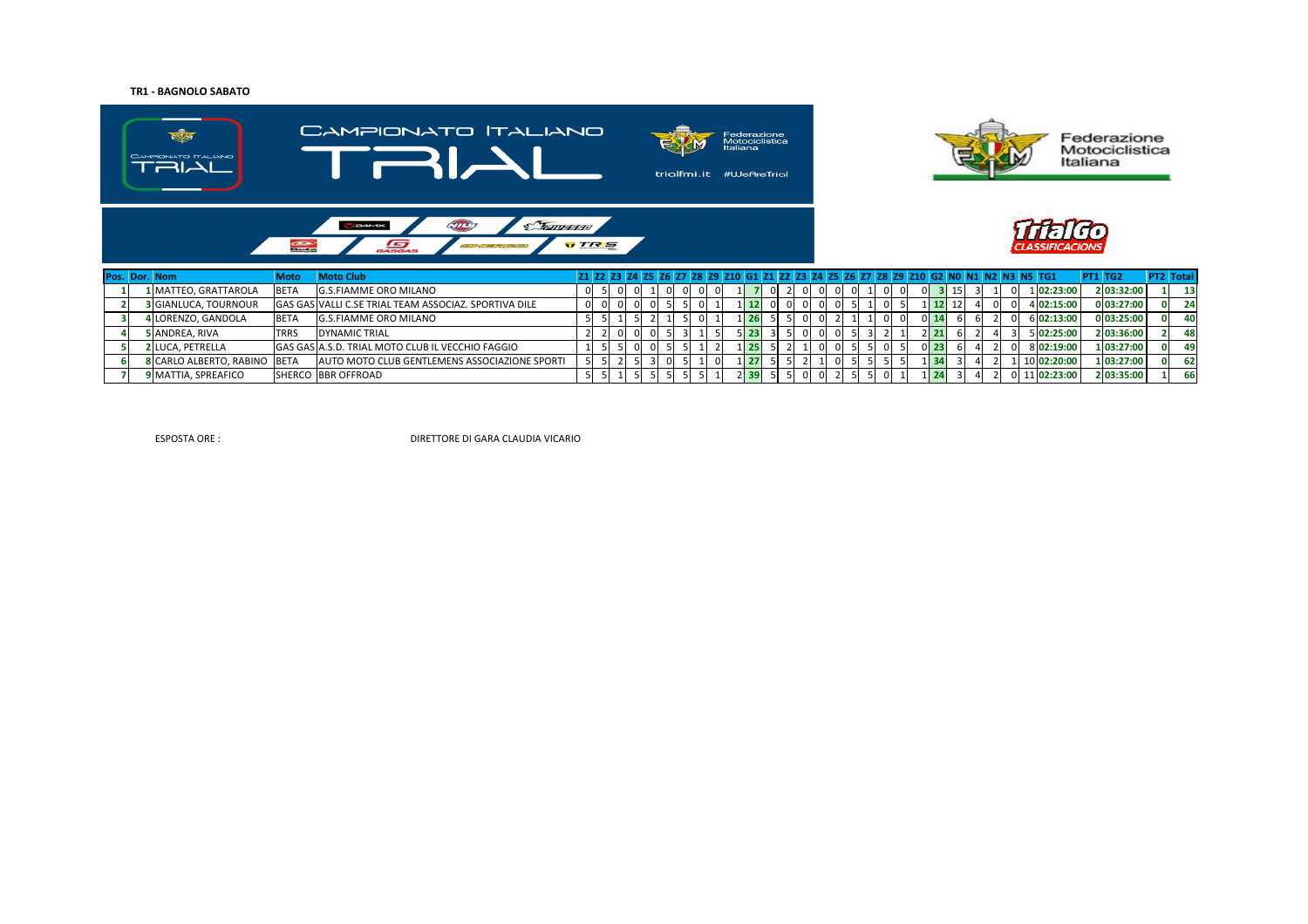### **TR1/INTERNAZIONALE - BAGNOLO SABATO**



|  | Pos. Dor. Nom                 | Moto              | <b>Moto Club</b>                                      |  |  |  |  |                   |  |                |    |  |                 |  |  | 21 22 23 24 25 26 27 28 29 210 61 21 22 23 24 25 26 27 28 29 210 62 NO N1 N2 N3 N5 TG1 | <b>PT1 TG2</b> | <b>PT2 Total</b> |
|--|-------------------------------|-------------------|-------------------------------------------------------|--|--|--|--|-------------------|--|----------------|----|--|-----------------|--|--|----------------------------------------------------------------------------------------|----------------|------------------|
|  | 1 MATTEO, GRATTAROLA          | <b>BETA</b>       | G.S.FIAMME ORO MILANO                                 |  |  |  |  |                   |  | $\Omega$       |    |  | ΟI              |  |  | 1 02:23:00                                                                             | 2 03:32:00     | 13               |
|  | <b>3</b> GIANLUCA, TOURNOUR   |                   | GAS GAS VALLI C.SE TRIAL TEAM ASSOCIAZ. SPORTIVA DILE |  |  |  |  |                   |  | 01             |    |  |                 |  |  | 4 02:15:00                                                                             | 0 03:27:00     | 24               |
|  | LIORENZO, GANDOLA             | <b>BETA</b>       | <b>G.S.FIAMME ORO MILANO</b>                          |  |  |  |  | 26                |  | 01             |    |  |                 |  |  | 6 02:13:00                                                                             | 0 03:25:00     | 40               |
|  | 5 ANDREA, RIVA                | <b>TRRS</b>       | <b>DYNAMIC TRIAL</b>                                  |  |  |  |  | । 23।             |  | $\Omega$       |    |  |                 |  |  | 5 02:25:00                                                                             | 2 03:36:00     | 48               |
|  | <b>2 LUCA, PETRELLA</b>       |                   | GAS GAS A.S.D. TRIAL MOTO CLUB IL VECCHIO FAGGIO      |  |  |  |  | 25                |  | 01             |    |  | 0 <sub>23</sub> |  |  | 8 02:19:00                                                                             | 1 03:27:00     | 49               |
|  | 20 ARNAU, FARRE`              | $SCORPA$ $ -----$ |                                                       |  |  |  |  | $5$   31          |  | 0              | 21 |  | OI 20           |  |  | 9 02:18:00                                                                             | 1 03:26:00     | 52               |
|  | <b>7 ALEX. CANALES MARTOS</b> | <b>TRRS</b>       | -------                                               |  |  |  |  | 330               |  | $\overline{0}$ |    |  |                 |  |  | 10 02:26:00                                                                            | 3 03:33:00     | 60               |
|  | 8 CARLO ALBERTO, RABINO       | <b>BETA</b>       | AUTO MOTO CLUB GENTLEMENS ASSOCIAZIONE SPORTI         |  |  |  |  | 27                |  |                |    |  | LI 34           |  |  | 10 02:20:00                                                                            | 1 03:27:00     | 62               |
|  | <b>9 MATTIA, SPREAFICO</b>    |                   | SHERCO BBR OFFROAD                                    |  |  |  |  | $2 \overline{39}$ |  | $\Omega$       |    |  |                 |  |  | 11 02:23:00                                                                            | 2 03:35:00     | 66               |

ESPOSTA ORE :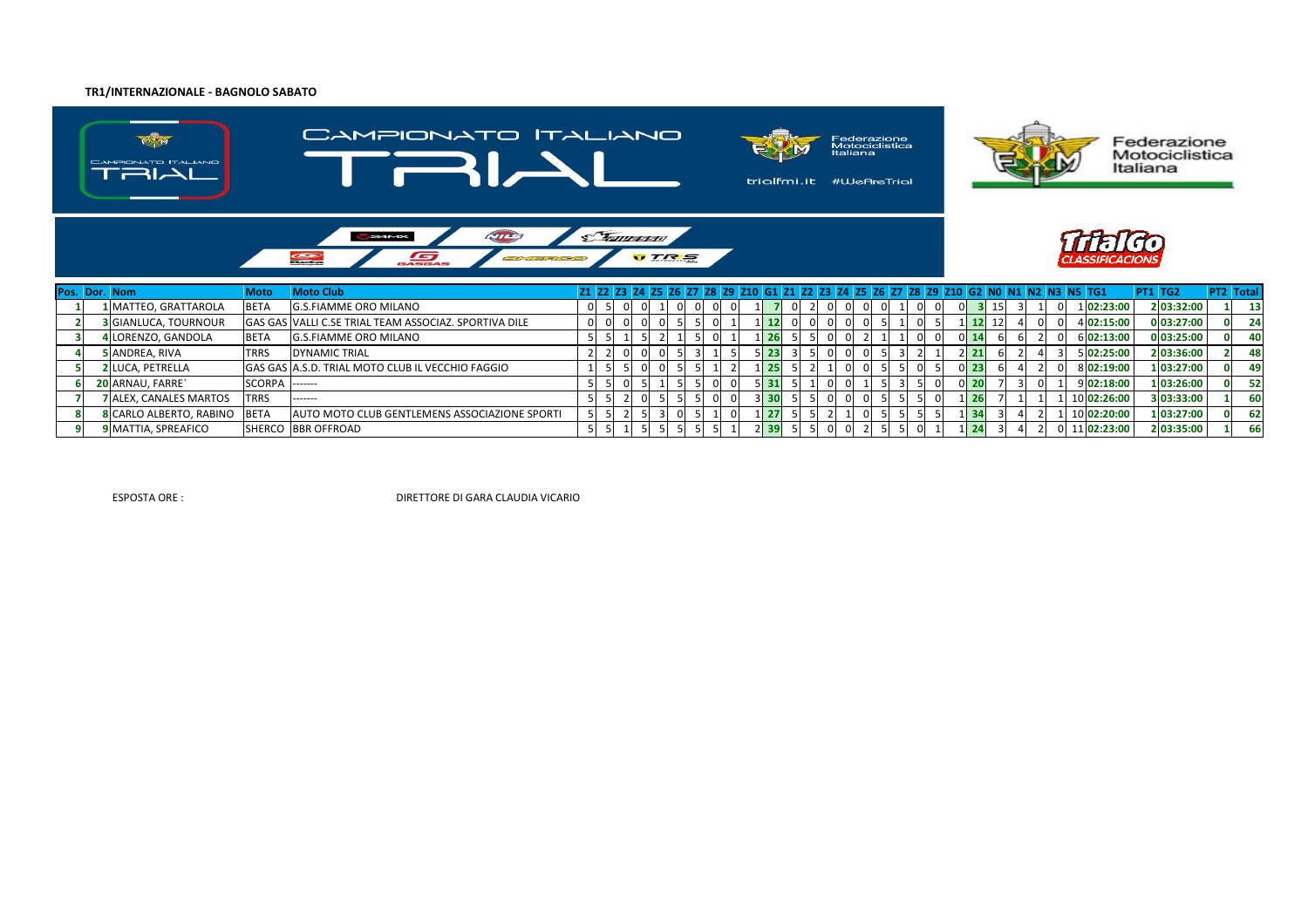## **TR2 - BAGNOLO SABATO**



ESPOSTA ORE :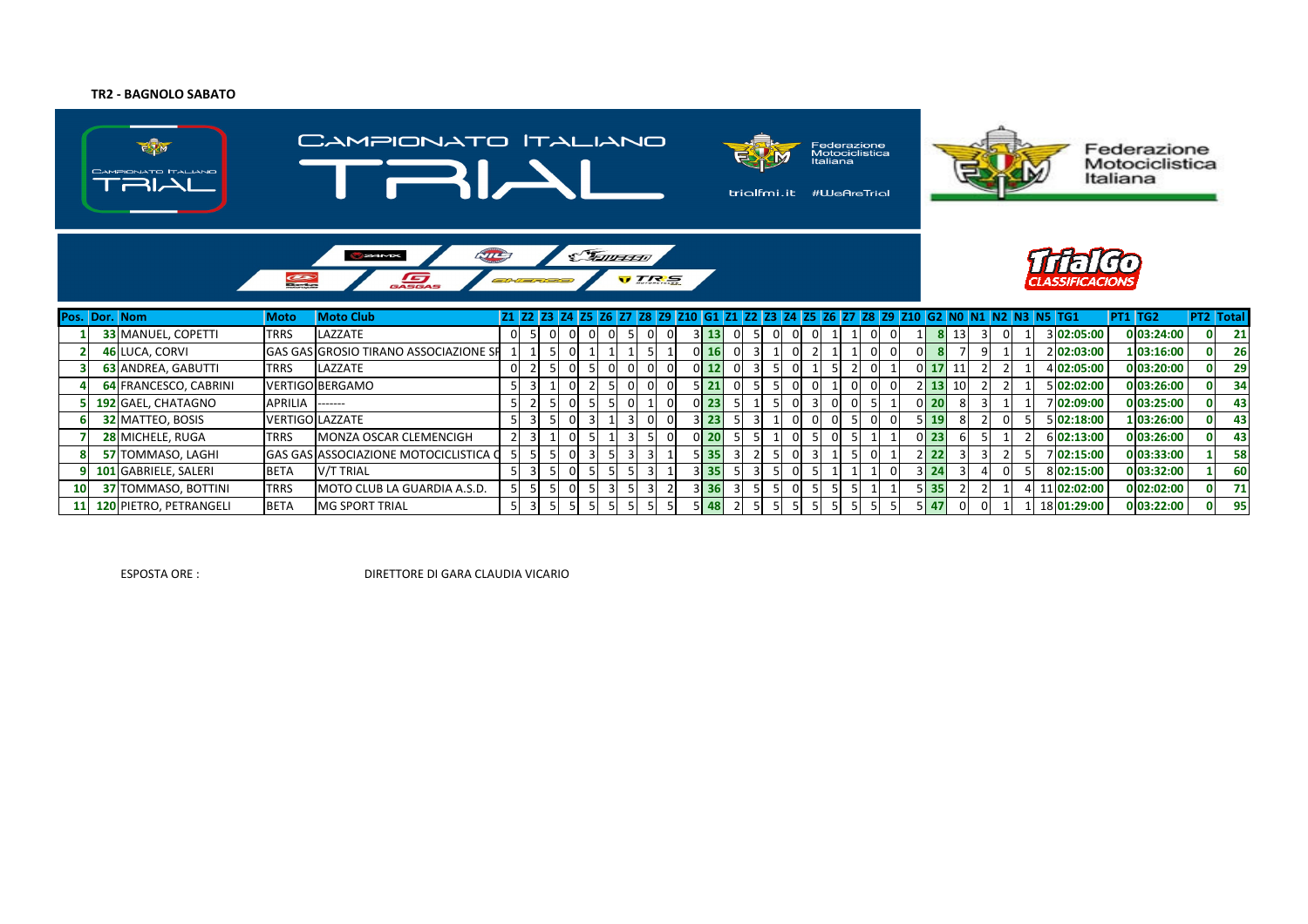### **TR3 - BAGNOLO SABATO**









|                 | Pos. Dor. Nom              | <b>Moto</b>    | <b>Moto Club</b>                              |                | Z1 Z2 Z3 Z4 Z5 Z6 Z7 Z8 Z9 Z10 G1 Z1 Z2 Z3 Z4 Z5 Z6 Z7 Z8 Z9 Z10 G2 N0 N1 N2 N3 N5 TG1 |                 |  |                            |                |                |  |        |           |  |             | <b>PT1 TG2</b> |              | <b>PT2 Total</b> |
|-----------------|----------------------------|----------------|-----------------------------------------------|----------------|----------------------------------------------------------------------------------------|-----------------|--|----------------------------|----------------|----------------|--|--------|-----------|--|-------------|----------------|--------------|------------------|
|                 | 59 ALESSANDRO, NUCIFORA    | <b>JOTAGAS</b> | VALLI C.SE TRIAL TEAM ASSOCIAZ. SPORTIVA DILE |                | $\mathbf{0}$<br>$\mathbf{0}$                                                           |                 |  |                            | $\mathbf{0}$   |                |  |        | 17        |  | 1 02:03:00  |                | 0 03:19:00   |                  |
|                 | 22 SIMONE, SOULIER         | <b>BETA</b>    | AUTO MOTO CLUB GENTLEMENS ASSOCIAZIONE SPORTI |                |                                                                                        |                 |  |                            | $\Omega$       |                |  |        | 15        |  | 1 02:09:00  |                | 0 03:25:00   |                  |
|                 | 69 CRISTIAN, BASSI         | <b>BETA</b>    | LAZZATE                                       |                |                                                                                        |                 |  |                            | $\Omega$       |                |  |        | 16        |  | 2 02:07:00  |                | 0 03:16:00   | 12               |
|                 | 43 LUCA, PONCIA            | <b>BETA</b>    | <b>BBR OFFROAD</b>                            |                |                                                                                        |                 |  |                            | 0              |                |  |        | 15        |  | 102:08:00   |                | 0 03:23:00   | 13               |
|                 | <b>150 DANIELE, TOSINI</b> | <b>TRRS</b>    | <b>DYNAMIC TRIAL</b>                          |                |                                                                                        |                 |  |                            | $\Omega$       |                |  |        |           |  | 0 02:04:00  |                | 0 03:17:00   | 15               |
|                 | 67 SERGIO, PESENTI         | <b>BETA</b>    | <b>FLO</b>                                    |                |                                                                                        |                 |  | $3$ 10                     | $\Omega$       |                |  |        |           |  | 0 02:02:00  |                | 0 03:07:00   | 17               |
|                 | 82 DARIO, DOGLIO           | <b>TRRS</b>    | <b>ALBENGA</b>                                |                |                                                                                        |                 |  | $0$ 10                     | $\Omega$       |                |  |        |           |  | 1 01:32:00  |                | 0 02:57:00   | 21               |
|                 | 34 ENRICO, BAGHINO         | <b>GAS GAS</b> | MOTO CLUB LA GUARDIA A.S.D.                   |                | $\overline{3}$                                                                         |                 |  | $2$ 15                     | $\mathbf{0}$   | $\overline{0}$ |  |        |           |  | 102:06:00   |                | 0 02:57:00   | 24               |
|                 | 9 561 FRANCESCO, TITLI     | <b>SHERCO</b>  | VALLI C.SE TRIAL TEAM ASSOCIAZ. SPORTIVA DILE |                |                                                                                        |                 |  | $5$ 18                     | $\overline{0}$ | $\mathbf{0}$   |  |        | 12        |  | 4 01:50:00  |                | 0 03:05:00   | 25               |
| 10 <sub>1</sub> | 42 VALENTINO, FELTRIN      | <b>BETA</b>    | LAZZATE                                       |                |                                                                                        |                 |  | $0$ 17                     | $\mathbf 0$    | $\mathbf 0$    |  |        |           |  | 3 01:50:00  |                | 0 03:15:00   | 26               |
|                 | 62 EDOARDO, BRUSATIN       | <b>VERTIGO</b> | ALBENGA                                       |                |                                                                                        |                 |  | $0$ 14                     |                |                |  | $0$ 14 |           |  | 3 02:07:00  |                | $0$ 03:12:00 | 28               |
|                 | 188 LUCA, RUFFONI          | <b>BETA</b>    | <b>MG SPORT TRIAL</b>                         |                |                                                                                        |                 |  | 23                         |                |                |  |        | 12        |  | 02:01:00    |                | 0 03:23:00   | 32               |
| 13 <sup>1</sup> | 36 ANDREA, COSTA           | <b>TRRS</b>    | AUTO MOTO CLUB GENTLEMENS ASSOCIAZIONE SPORTI |                |                                                                                        |                 |  | 19                         |                |                |  | $0$ 13 |           |  | 2 01:52:00  |                | 0 03:06:00   | 32               |
|                 | 14 565 EMANUELE, VALLETTA  | <b>BETA</b>    | A.S.D. TRIAL MOTO CLUB IL VECCHIO FAGGIO      |                |                                                                                        |                 |  | 0 20                       |                |                |  |        | 12        |  | 102:01:00   |                | 0 03:12:00   | 32               |
|                 | 15 152 GRAZIANO, RONCA     | <b>BETA</b>    | <b>GUALDO TADINO</b>                          |                |                                                                                        |                 |  | $0$ 18                     |                |                |  |        | <b>17</b> |  | 4 02:14:00  |                | 0 03:31:00   | 36               |
| <b>16</b>       | 87 ANDREA, PANTEGHINI      | <b>BETA</b>    | LAZZATE                                       |                |                                                                                        |                 |  | 24                         |                |                |  |        | 22        |  | 5 02:02:00  |                | 0 03:15:00   | 46               |
| 17              | 137 ROBERTO, CASARETTO     | <b>BETA</b>    | MOTO CLUB LA GUARDIA A.S.D.                   |                |                                                                                        |                 |  | $5$ 30                     |                |                |  |        | 18        |  | 5 02:12:00  |                | 0 03:18:00   | 48               |
|                 | 18 139 MATTIA, PIANA       | <b>BETA</b>    | M.C. VALSESSERA ASSOCIAZIONE SPORTIVA DILETTA |                |                                                                                        |                 |  | $5$   24                   | $\mathbf 0$    |                |  |        | 25        |  | 5 01:55:00  |                | 0 03:35:00   | 50               |
|                 | 19 564 ALESSIO, GARBARINO  | <b>GAS GAS</b> | MOTO CLUB LA GUARDIA A.S.D.                   | $\overline{3}$ |                                                                                        | $1\overline{ }$ |  | $3 \overline{\smash{)}33}$ |                |                |  |        | -22       |  | 5 02:14:00  |                | 0 03:33:00   | 56               |
|                 | 20 178 PAOLO, BRANDANI     | <b>MONTESA</b> | LAZZATE                                       |                |                                                                                        |                 |  | 534                        |                |                |  |        | 23        |  | 7 01:36:00  |                | 0 03:11:00   | 57               |
| 21              | 47 THOMAS, BISACCIA        | TRRS           | RIO LANZA DUEMILADUE                          |                | $\mathbf{3}$                                                                           |                 |  | $0$ 31                     |                |                |  |        | 26        |  | 6 01:48:00  |                | 0 03:12:00   | 57               |
| 22              | 49 RYAN, OSTINI            | VERTIGO        | LAZZATE                                       |                |                                                                                        |                 |  | $3$ 43                     |                |                |  |        | 34        |  | 10 02:14:00 |                | 0 03:27:00   | 77               |
| 23              | 93 MARTINA, GALLIENI       | <b>TRRS</b>    | AUTO MOTO CLUB GENTLEMENS ASSOCIAZIONE SPORTI |                |                                                                                        |                 |  | $5$   46                   |                |                |  |        | 40        |  | 13 01:43:00 |                | 0 03:27:00   | 86               |

ESPOSTA ORE :